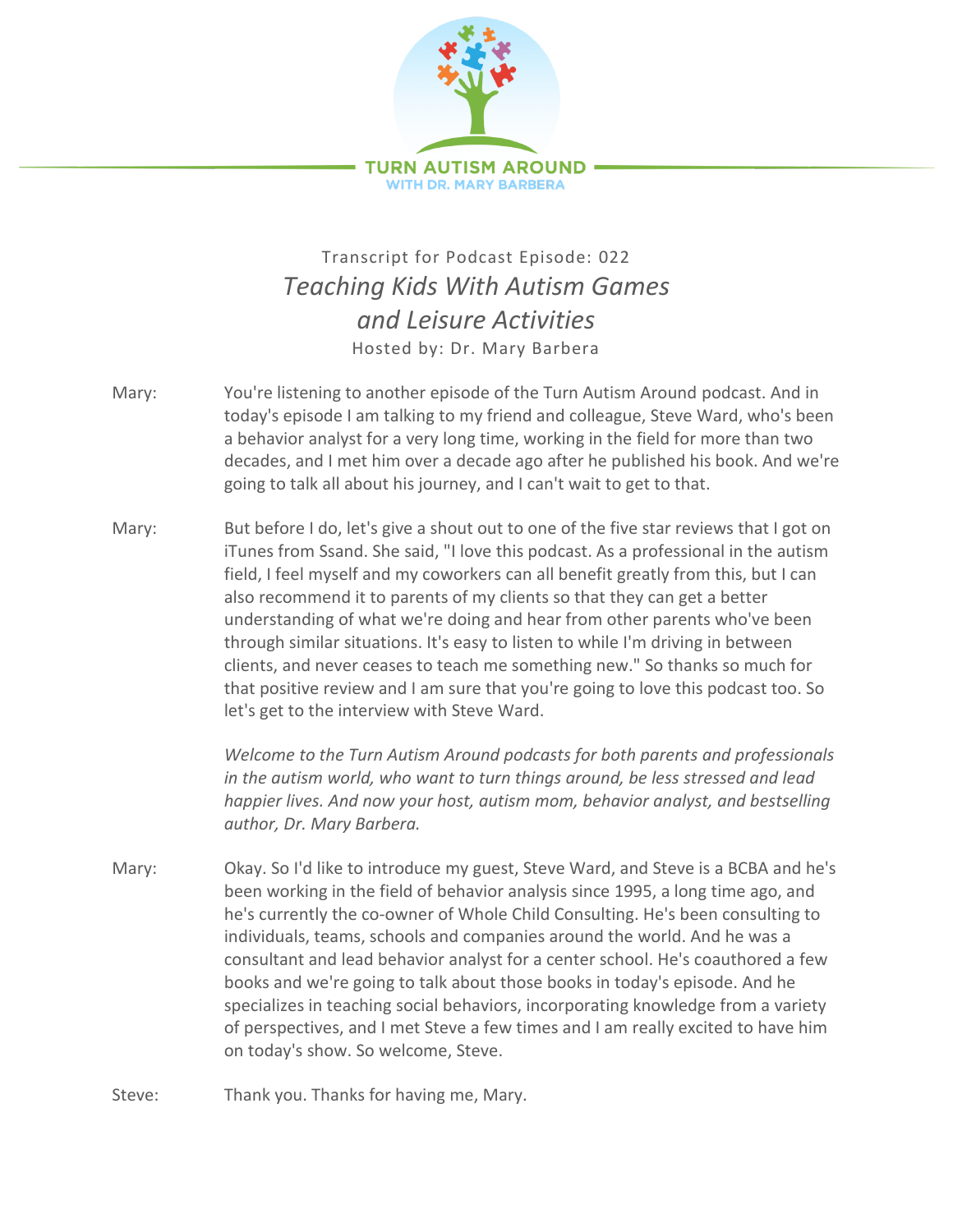- Mary: Yeah, it's been a long time. We, I think we last saw each other maybe a year ago at the last ABA conference. So we're going to talk about that a little bit too, because we did speak on a panel together on ethics. But before we get to that, I remember meeting you, at an ABA conference when you're... When our books, my book and your first book came out and, uh, yeah were wearing a red wig at the time when I met you, which we'll uncover that the, uh, why you were wearing a red wig. But before we get to know all of that and how we met and all that, how did you fall into the autism world or the ABA World? And you said you got started in 1995, so can you tell our listeners where you came from and how you, how you got involved with this whole world?
- Steve: Sure. I think there was a little bit of luck and a little bit of making my own luck in that, um, I think since I can remember I've had maybe a higher degree of empathy than, than your average person. The ability to see, you know, how interested people were in things and you know, whether people were upset and maybe why they were upset, that kind of stuff. I knew going into college that I wanted to be involved in psychology at some level, but I did not, I was not picking up the ABA was the direction I was going. So I got my degree in psychology and I kept myself in the human services field working in group homes and things like that, but never learning ABA until I stumbled into a job in Florida, a little bit north of south of Palm Beach with Pam Christopher. And she taught me some ABA and it was the first thing that really made systematic sense. It was really the... other things, you know, it's pop this and that, and people feel this way because of that, and then you should be supportive like this, but nothing was defined as well as logical, or really made as much sense as ABA. And it just, it made so much sense to me that I just really consumed it from there on.
- Mary: Yeah. So, um, when you were working in the group home, I guess that was back in the 90s, did you see, did the individuals have autism or was that, you know, kind of mixed...
- Steve: The group home was mixed. It was mostly very, very low functioning adults with developmental disabilities, um, lots of physical aggression, some that weren't toilet trained, that kind of thing. And there were, you know, looking back upon it, I knew that some, two of the adults got M&Ms every once in a while if they were good... I didn't know that was a DRO, but I knew that they got M&Ms once in a while if they were good. So there were behavior analytic principles being used, but I was only trained at that point, like a frontline tutor basically. Like, here's how you manage these people. Here's what you do, not here's why you do it, or here's the terms, the behavioral terms, describing what you're doing.
- Mary: Okay. So you became a behavior analyst in what year?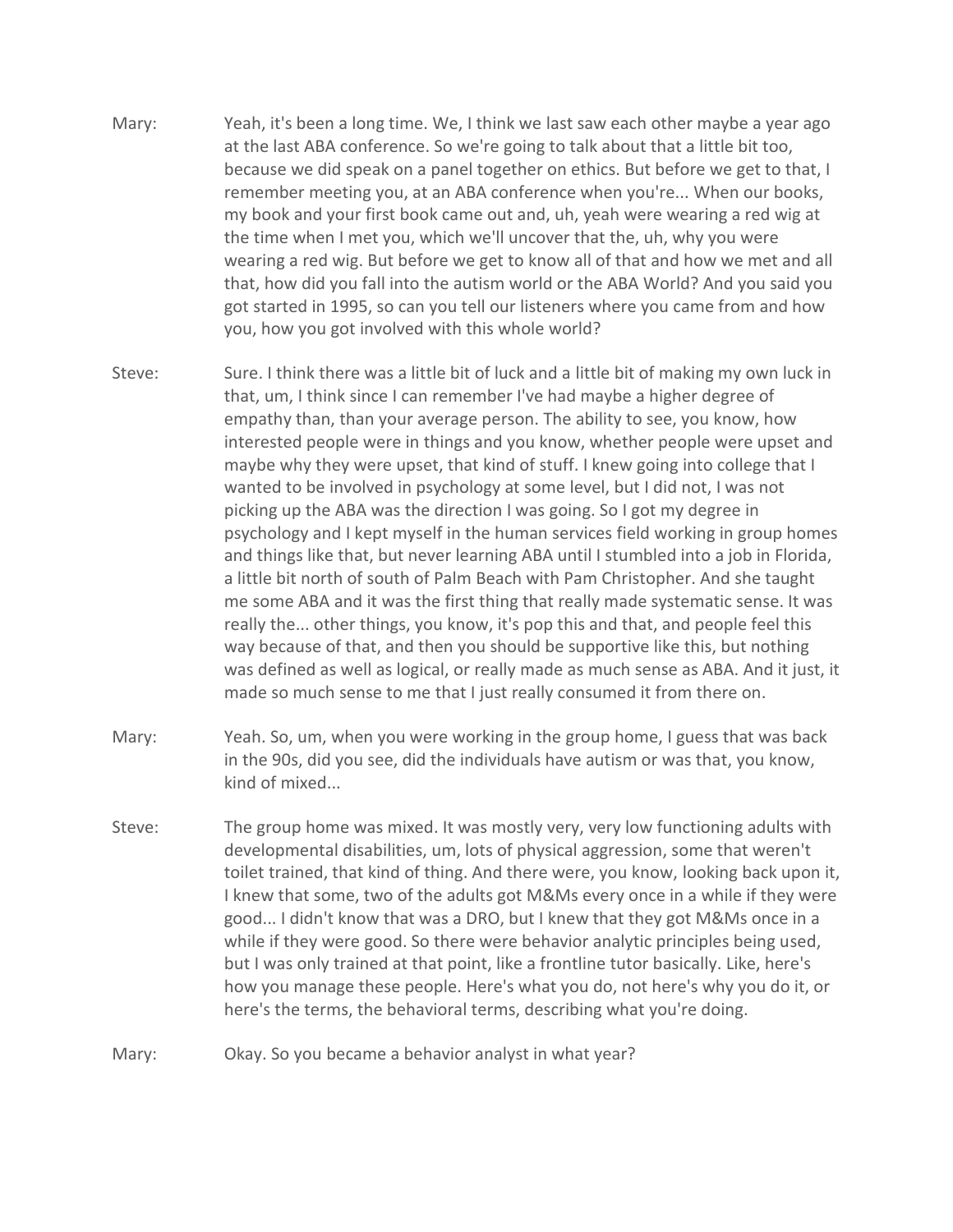- Steve: I would like to say it was 95. Um, I became a board certified with my masters and that was in 2003.
- Mary: Okay. Okay. So you've been working in the field for, you know, over two decades. And, um, did you work as a behavior analyst or were you a teacher, too? Or how did... did you work in schools? How did you get from out of the group home or are you still working in group homes?
- Steve: Um, currently I'm not doing any work in group homes. I've been in them on and off through, you know, different arrangements with people. I was, um, let's see... I worked in a school for a while. Basically, really my job was glorified bouncer. If kids ran off campus, I ran them down and physically brought them back. So that was a really great job. I did that and basically what qualified as a timeout room. Uh, but again, uh, I did my job with some degree of care.
- Steve: I think I was attentive to whether things were working or not working. And if you, I guess that for me the moral of the story was that I made sure I was in human services at some level all the time, so that I could be around other people in human services learning about it. And then at some point, if you do your job with some care then people notice that you might be worthy of doing other jobs that also involve that level of care and worthy of more education. So that's basically what happened.
- Mary: Yeah, yeah. When you were talking about being a bouncer, I remember being in a public school and you know, I'm like arriving for my four hour consultation or something, and the principal like greets me at the door, oh thank God you're here, you know, Johnny's being completely aggressive. I'm like, great.
- Steve: Yeah. That's what I'm here to do. I run crisis procedures.
- Mary: And, you know, it's unfortunate that, you know, some places aren't real great at preventing problem behavior and having good procedures in place. And it's a scary time for behavior analysts in some ways because you know, these are sometimes older kids and adults with pretty significant behaviors and it's like, it's a lot of of history to undo.
- Steve: Yes. And speaking of the crises, I remember the first school job I had once I started getting behavioral training. So this one I wasn't a bouncer, I was a BCABA at the school, but I'm remembering this one day towards the end of the first year there where the vice principal said at the end of the day, "Wow, we had 27 code reds today", and I imagine you know code red is a bad thing, kids ran off and needed to be caught and they were throwing desks in the classroom and things like that. Um, there were 27 code reds today and he said, "Let's, you know, let's hope tomorrow is better". And my response was, and this was because the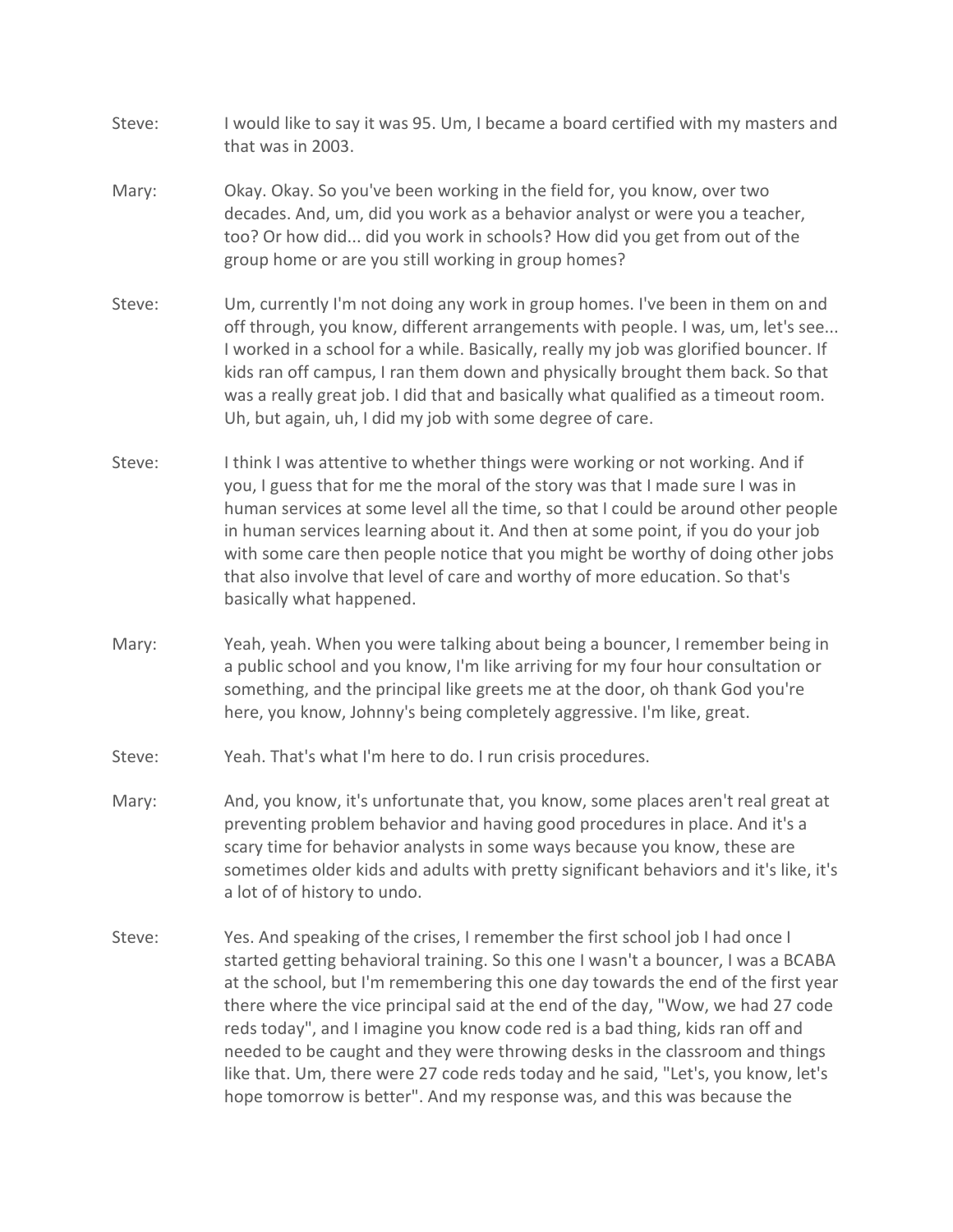proactive things weren't in place, but it was also the end of a long day. I said, "well I don't see why it would be". Why would it be any different than today? We haven't changed anything we're doing. Yeah. So we're probably going to have 27 code reds tomorrow. We might've only had 23 or so, but it was an uphill climb to get some proactive things put in place there.

- Mary: Right. And that's why, you know, I'm on such a big mission to turn autism around, to educate parents and professionals with my podcasts and videos and online courses. You get, you know, and I know you and I are very much on the same page in terms of wanting to put in proactive strategies and teach people how to be... You know, proactive, empathetic, consider the whole child. I mean, I love the name of your company, Whole Child Consulting. I mean, I'm constantly saying, step back, look at the forest, not the trees. Look at the whole child. You know, this isn't a backroom. You're not like, oh potty training. That's a parent problem. Oh, sleep. That's a parent problem. You know, teaching reading is, you know, school problems. The child can't speak and doesn't understand, and doesn't have a reinforcement system in place.
- Mary: And it's like nobody's looking at like, okay, Johnny's five, where's he going to be at 10 or 15 or 50? And how are we going to get him there? The happiest, the less stressed and all that stuff. So yeah. So I really like the name of your company... I've never really processed that it was such a good fit.
- Mary: So, um, okay, so let's move on to 2007, I think at the ABA Conference. Our books came at... Your book is 2007? Your game book?
- Steve: Let me think. It might've been 2008.
- Mary: Okay. So maybe it was 2008 and we were at a book signing. We happened to just get placed right next to each other. And so that book is called... can you give us the name of the book?
- Steve: It is, What You Need To Know About Motivation And Teaching Games: An In-Depth Analysis.
- Mary: Right. So on the front cover is Steve with a red wig. And then on the back cover is his back with the red wig. So he was at the book signing with this red wig. And I'd never heard of him, never... You know, met him. So I'm like, who's the guy in the red wig? And then you happened to have, you know, this book. And my book was The Verbal Behavior Approach. And so I'm thinking like, I don't know this guy, he's probably a clown, because he has a clown wig on. So I start asking you about your background, and I'm like, oh wow, you know, about precision teaching. And for those of you that, you know, haven't been listening to my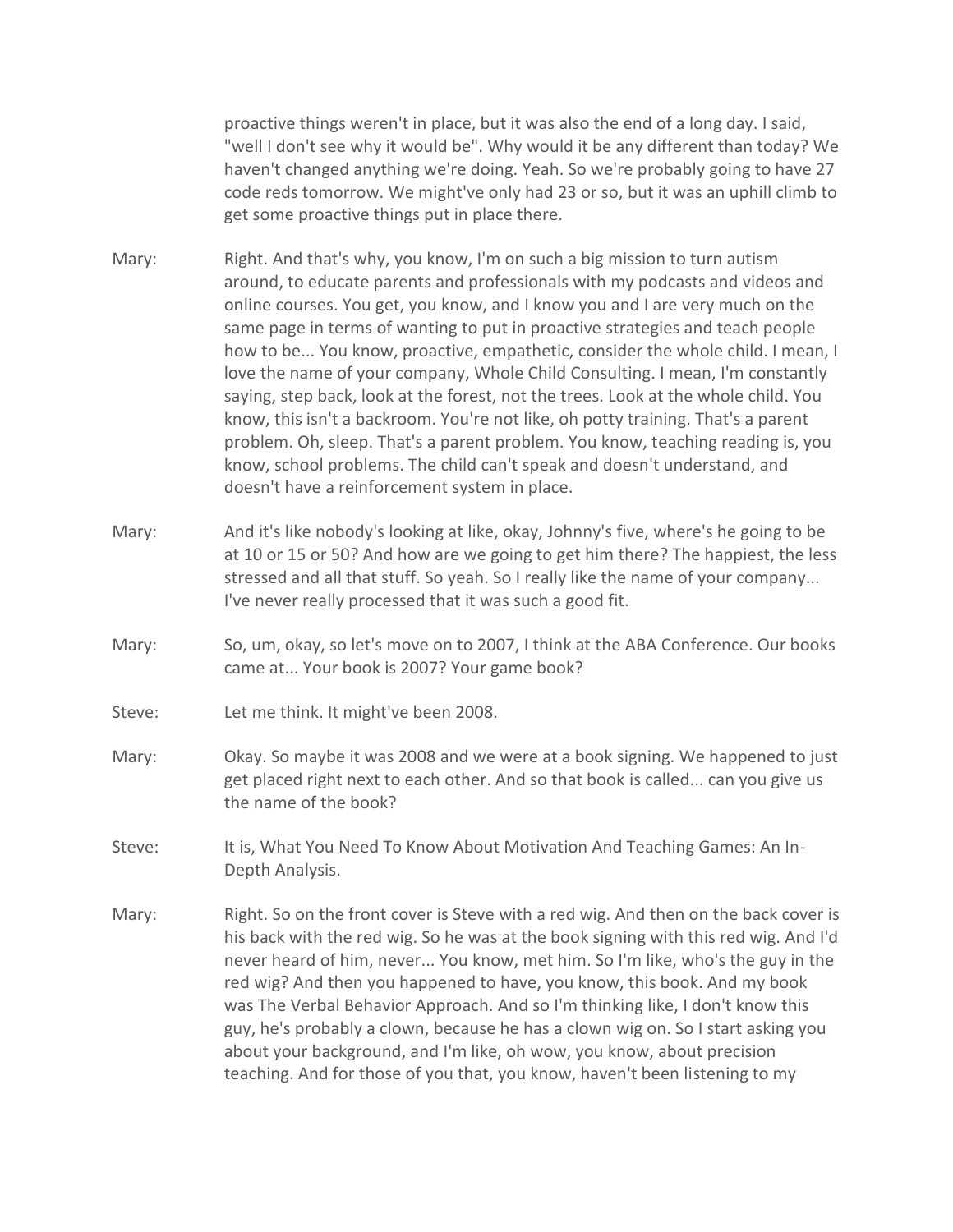podcast, I did an episode, I believe episode number 14 with Rick Kubina, who was my BCBA mentor and he's huge in the precision teaching field.

- Mary: And, and you were very knowledgeable about Skinner's analysis of verbal behavior, and you are... and it was just like, oh my God, this guy really isn't a clown. He knows what he's doing.
- Steve: He just likes to dress like one.
- Mary: Yeah. And I got your book that day and then... the book is basically a guide to teach kids like my son Lucas how to play games. And up until that point we were trying to teach him social skills and game playing using ABA principles, but until we really had Steve's book, which gives a much better analysis but also gives you much better step by step instructions on teaching games, we were kind of lost in terms of really knowing that. So it was a phenomenal book.
- Mary: In fact, I don't know if I told you this, but I happened to be flying back home... I usually fly into Philadelphia airport and I happened to be sitting next to Andy Bondy and Lori Frost, who are the creators of the PECS system, picture exchange system, and I was reading your book and I'm like, Oh my God, this book is so amazing. I'm like passing it over, showing them, being all into it. And you know when I came home and I said...
- Steve: Well thank you for that.
- Mary: Did I tell you that?
- Steve: Yeah, you actually emailed me that. Appreciate that.
- Mary: And when I got home and I said, you know, this book is amazing. It's teaches us how to teach Lucas go fish and things like that. And the behavior specialist was like, oh, well we, you know, he can play go fish or whatever. And I sat down with the checklist and was like, oh my God, there's so much wrong with this. There's like nothing right about the way we were teaching him. So we did make quite a few adjustments in terms of how we taught Lucas to play games. And I was, it's just a phenomenal book.
- Steve: Thank you. I should say, um, the part of your story, you mentioned that you got my book, my recollection was that we traded books at the book signing and we signed each other's books, and uh, I read yours the following weekend as well. And it was very well done. It is very reader friendly and spot on in terms of getting communication training going.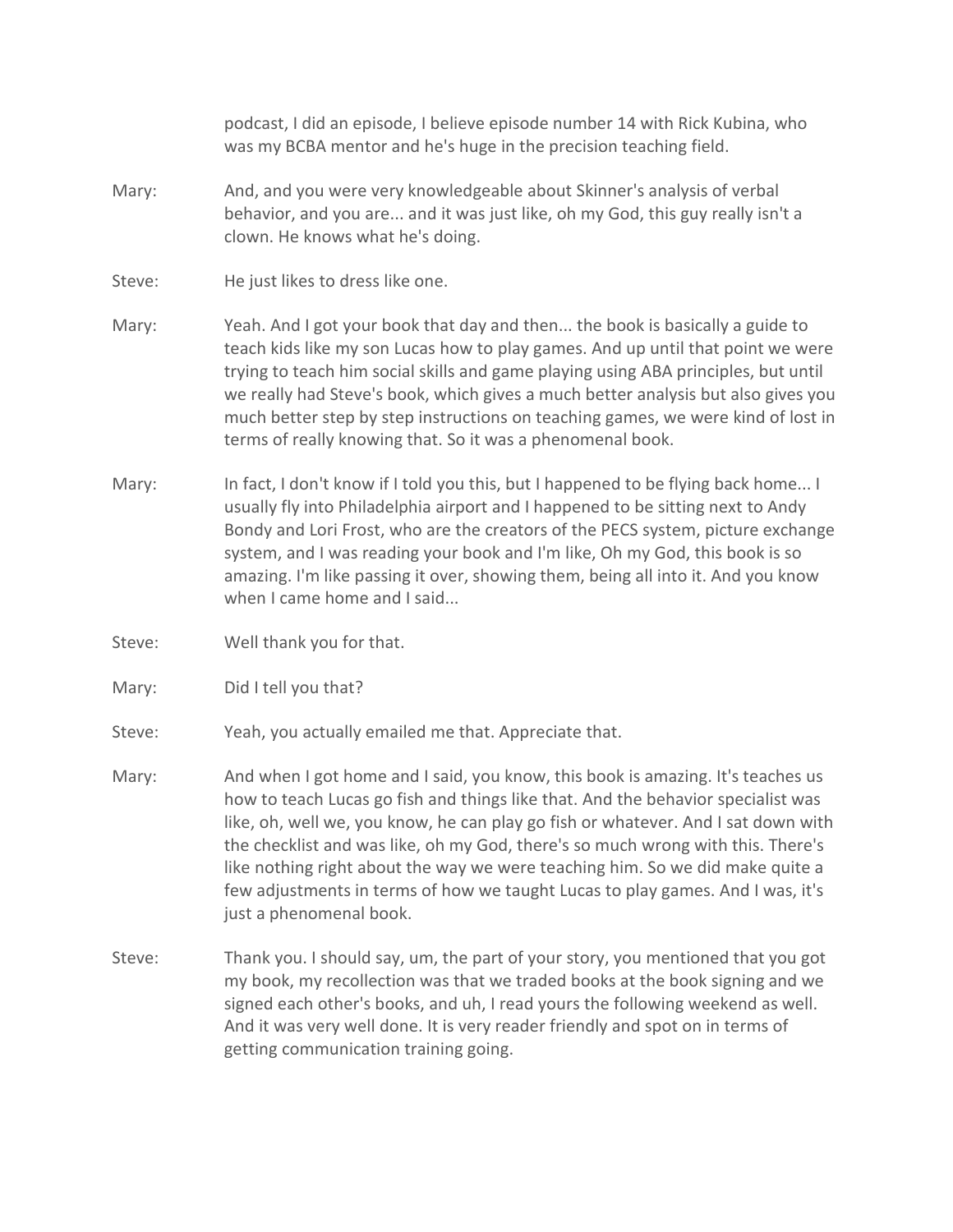- Mary: Yeah. Great. Yeah. I couldn't remember if you gave me a book or if we traded or if I paid for it. I knew I got the book and I actually got a couple copies. So, in that book also, it's not just about teaching board games or card games, it's also about teaching... Which are, you know, definitely more needed, and more oriented towards language, but games like hotter, colder, and those sorts of things. Can you describe why it's important to teach kids things like warm or cold or whatever you call it? Um, stop and go and those kinds of things. Cause I do think that that's a big part of your book and it shouldn't be understated.
- Steve: Oh sure. Yeah. Thanks. So one of my motivations for writing the book was that I was finding myself recommending red light, green light for, I don't know, half of the kids... Half of the new kids I saw over the course of about six months. I thought, you know what, they could use red light, green light for this or for that. There's some obvious reasons like, you know, paying attention to the caller, of the person calling out red or green, and I always say stop or go because they're easier English words that are more generalizable, and therefore more important for our students' functioning levels.
- Steve: But when you start thinking about it our kids that elope, that have safety issues, would benefit tremendously from learning to respond when you say stop. And if a kid is pursuing something they want to get to say, let's say I'm holding a cookie or I'm going to give them a big bear hug or something when they get to me... If they're perusing something they want to get to and I tell them to stop, it's really in their interest to naturally be paying attention to when I'm going to say go, they want to hear the word go, right. So when I say go, that's going to function like a reinforcer. [Inaudible] did a lot of work in this kind of thing, not red light, green light, but it essentially turns into the same thing where kids were provided with something that they really wanted but not allowed to take it yet. It was within reach, but they weren't allowed to get it until the teacher either smiled or nodded or said, okay, and this is a discriminative stimulus method of conditioning reinforcers. Different than discriminative stimulus pairing.
- Steve: So in the discriminative stimulus method, you would appreciate hearing the yes, because it means yes cookie. So alright. Yeah. Yes is a great thing. I'm going to tune into Mary. I'm gonna pay attention to when she's going to say yes. She's probably going to be smiling when she says yes. So smiles are good. She might nod when she says it so nodding is good. So all of that stuff becomes conditioned as reinforcers relatively quickly with a lot of kids.
- Steve: Since I was recommending that for a lot of different teams and I found myself... I wrote up the script for how to teach it and why to teach it about four or five times I thought, why should I keep rewriting the script if I, if there's this many kids that would benefit from it for one reason or another? Let me turn it into a book and put the other games with it. Getting into hotter, colder,, I usually use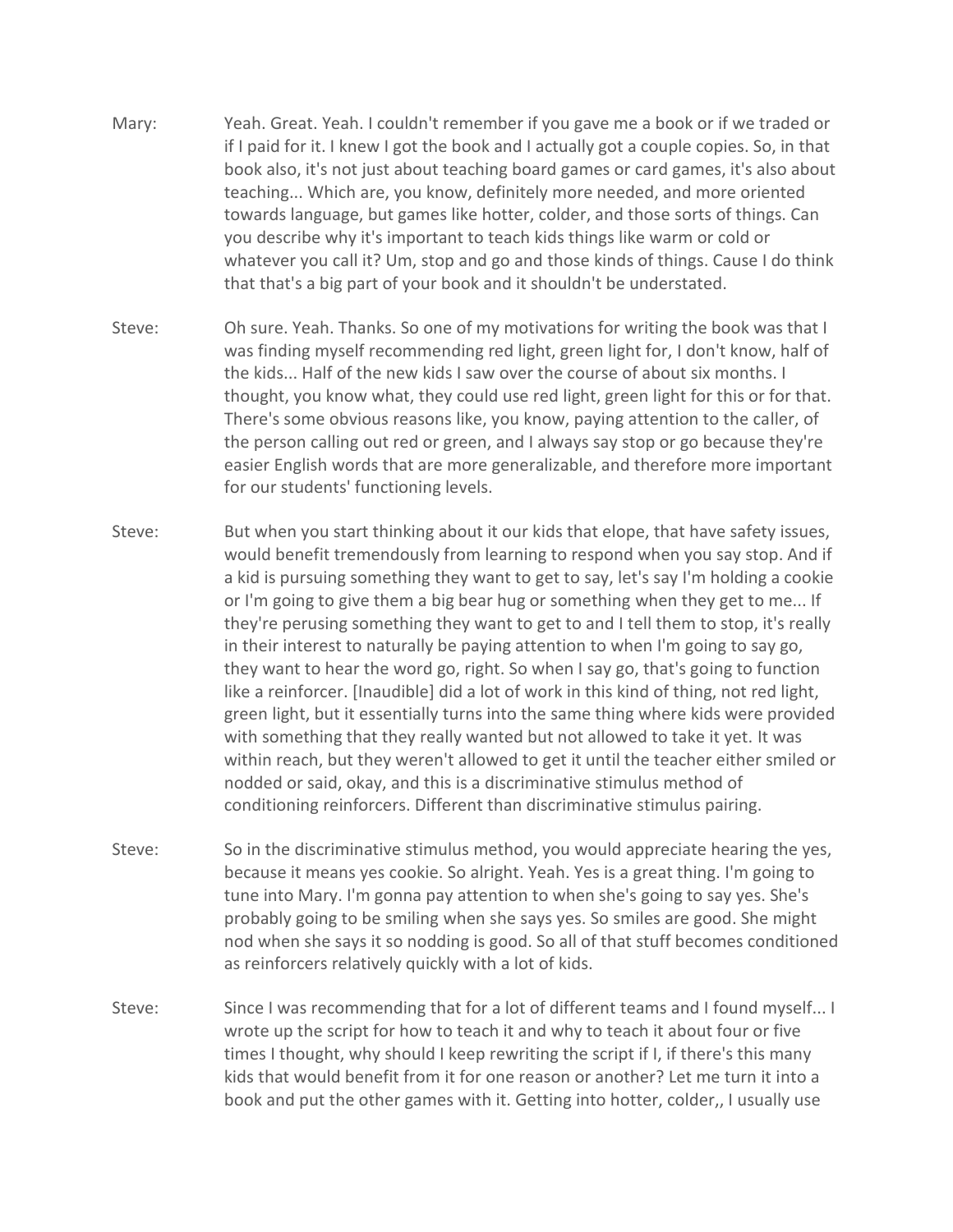the words yes and no with kids for the same reason as I use stop and go, I want yes to be good. Yes, keep doing what you're doing. And I want no, not to be like this massive punishing stimulus than it is for so many of our kids. Right.

- Steve: So with some kids who are really, really upset when they hear no... really, they really protest or fight a lot about hearing the word no. If I put it into the context of hotter, colder,, no, that candy isn't there, it's here. That's a really easy context. That's a lot easier than, no, we're not going to McDonald's, we're driving past McDonald's and going home and eating celery. That's a whole lot better than say, no your candy is not there, it's there. It's immediate, they're accessing the reinforcer, all of those things. For some of the kids that have been really, really turned off by no, just playing hotter, colder, and just using the words yes and no, that by itself entirely fixed the problem. No tears involved... just a really fun and easy way to teach it. Of course, that hasn't fixed the problem for everybody.
- Steve: Another big thing that is addressed with hotter, colder is for students to learn what to do when they don't know what to do. One of the things that can come from, let me say, unwitting programming, if we're discrete trial training everything and we're prompting and fading for every new skill, our students don't get the chance to learn what to do when they don't know what to do. And those students will either give up sometimes or they'll demonstrate a problem behavior or they'll be paralyzed and they'll be waiting for you to just instruct them on exactly what to do. This game isolates that behavior. And I can start it with a kid who has given to prompt dependence.
- Steve: Say someone who, if you don't say take a step forward, they don't take a step forward or they don't scan. I'll start it with the prize hidden in a really, really easy place, just to learn, look, if you turn your head five degrees to the side, you're going to see your iPad. Just walk to it. It's there. You can have it when you get it. I can really get kids more flexible a lot of times within one or two repetitions of the game learning to scan spontaneously. And it's such a foundational tool or repertoire for a problem solving.
- Steve: If you think about it, anyone encountering any problem, if what you do is just paralyze and wait for help, well you're never gonna learn problem solving that way. But if you're at least scanning to, what I like to call, recruit your own SDs, that's the issue with problem solving is there's no... When you're, when you're faced with a problem, there's no immediate SD as to how to proceed, or it wouldn't be problem solving. It would just be working hard, persevering, right? If there's no immediate SD available, meaning there's no green light, here's what you do to fix the issue, and you give up, then you can't solve problems. But if you at least look around for SDs, I wonder if it's this way, would Steve say yes if I look in that direction, um, if I take some steps around there, will I be able to see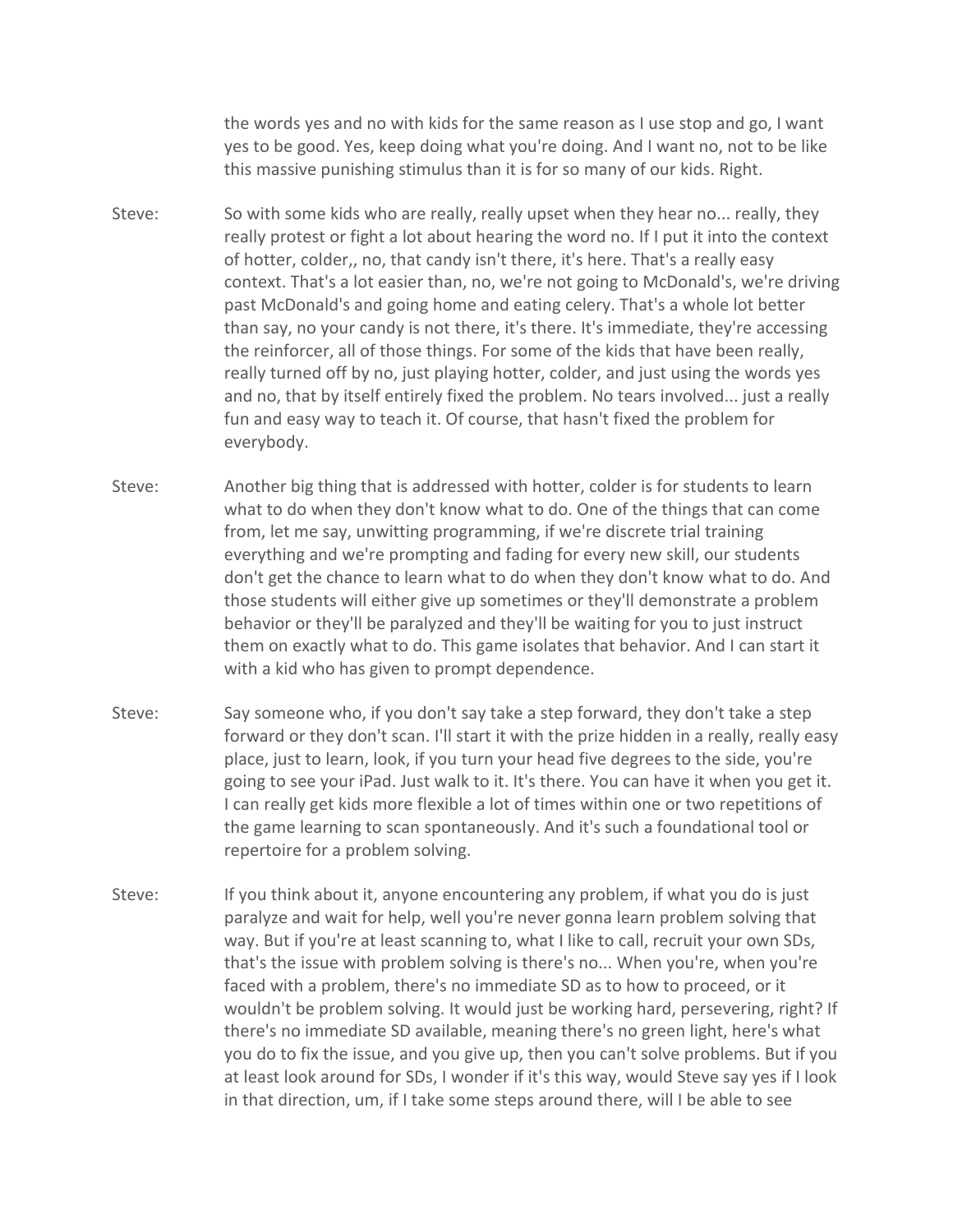around the shelf or will it be behind that? That repertoire is, yeah, put another way is foundational to problem solving.

- Mary: Yeah. And I believe problem solving is one of the, you know, biggest issues with our kids with serious language disorders, like my son, and I know when I worked with a few adults pretty early on when Lucas was still probably 12 or 14 years old, I was working with some adults trying to figure out what jobs would be best for them. And I went into a hospital laundry and the adult was pretty much functioning language-wise, give or take, like Lucas, you know, pretty impaired. And I was like, okay, could you show me, you know, the job, the options, you know, and uh, you know, a lot of them were like, well, if this happens then you have to do this and if this doesn't work then you have to do this.
- Mary: And it's like, okay, like, so I finally pick the simplest job, which was folding, um, taking white washcloths and just folding them in half and stacking them to 25 and then moving the pile. And you know, that was the simplest one. But there were still these, these if then like if it was stained, if it was, if it was dropped on the floor. So it wasn't really stained, it just needed to be rewashed. If it was really stained or torn, it needed to be thrown away.
- Mary: And those decisions, you know, you talked earlier about safety issues. You know, Lucas requires supervision all the time because he can't make decisions about safety issues. He doesn't know what a stranger is. He, you know, I could physically teach them to call nine one, but he doesn't understand all of the ramifications involving things that could happen that would be emergency. So I think, you know, it's great that your book and your work really focuses on decision making, but realizing that like, because of whatever neurological impairment may be the case, there are some kids that, you know, only can get to a certain level in terms of safety and decision making. And we're going to have to then select IEP goals and we're going to have to select jobs when they're adults and we're going to have to select living arrangements to keep them safe because of these problem solving deficits that remain with them, unfortunately, many of the kids.
- Steve: Yeah. We don't want to give the false impression that if we just really do everything right, then everyone can quote unquote recover. Some people are going to have a ceiling and they're going to get better because of what we do, we're going to help with their functioning. At some point with some of those guys, I have a couple of young adults now that I'm working with, we're at the point where we're deciding what is their lifelong supervision going to look like? Are they going to spend the night in a building by themselves? Two of my kids, no, absolutely not going to spend a night in the building by themselves. Just too many different things could happen that way. But they can work, you know, they can, they can do a lot of other things functionally. They can shower themselves,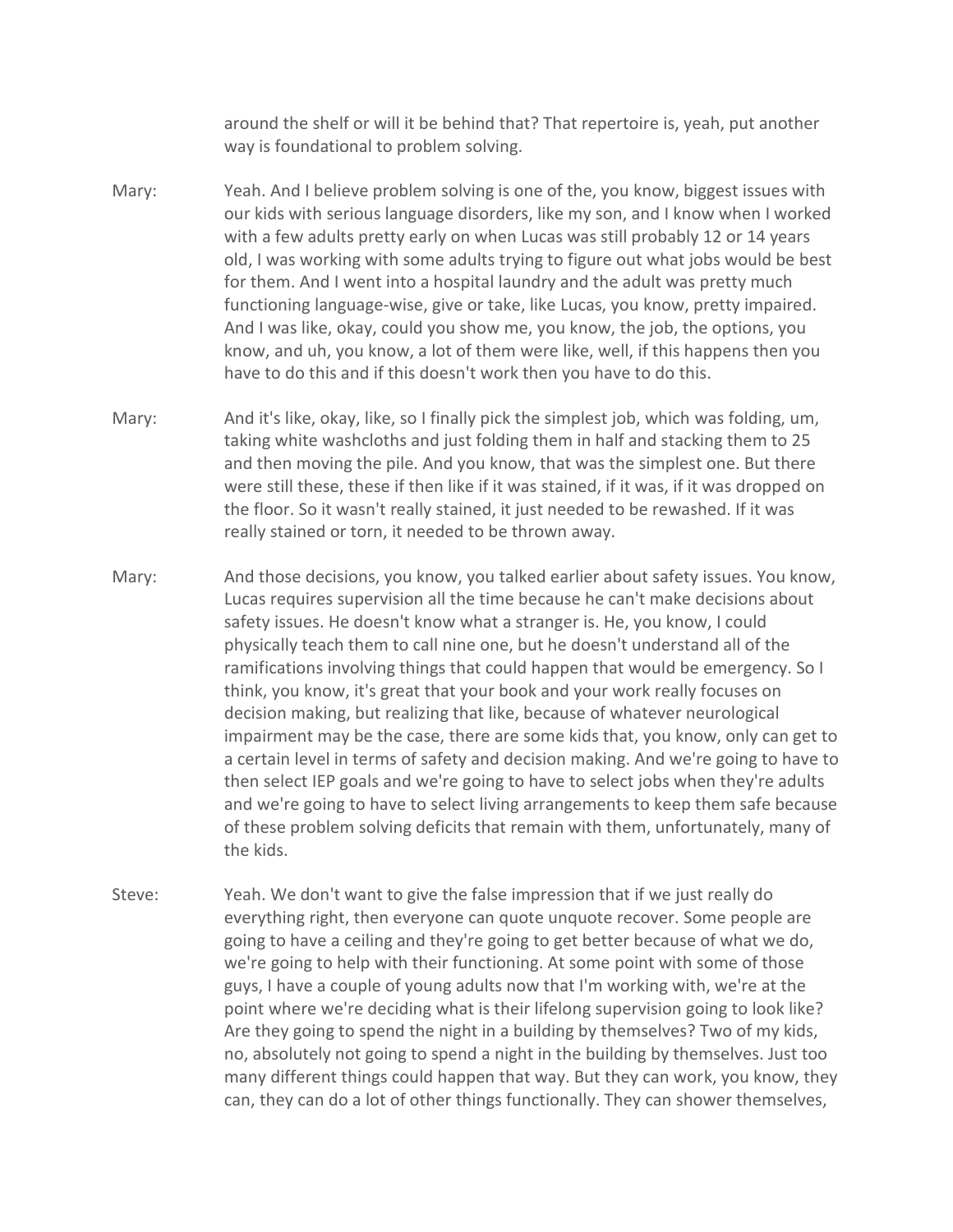which is a really big deal, right. They can do the whole bathroom routine by themselves now which is a really big deal. Um, but they're not going to live by themselves.

- Mary: And there's lots of decision and problem making even with that kind of stuff. If you're out of soap, if the water's too hot, and all those things that... you know, your book, even teaching games can, you know... Hotter, colder, and stuff like that. The same principles can work for hot or cold or with water and those sorts of things. So ABA principles are embedded with everything you do, everything I do. And so if somebody did buy your book and the name of the book again is...
- Steve: What You Need To Know About Motivation And Teaching Games: An In-Depth Analysis.
- Mary: Okay. And so if somebody did buy your book and had you know, a five year old or a 12 year old or 20 year old, like would you suggest they just read it and go in order or would you suggest like they work on things like hotter, colder first before the card games, and maybe that's outlined in your book? I'm not really sure.
- Steve: I would suggest that they read the first three chapters. The first three chapters are about what the benefits of play are. Some of the things that people might not necessarily think about, like, uh, some folks in the field think of play as just here's how you build your relationships so you can finally get down to work. You play for a week and then you do discreet trial and that's not, you know... that that's not what the point of play is. Um, I would have them read the first three chapters and then consider which games they think might be appropriate for the student.
- Steve: In each chapter with the games is a list of the prerequisites. So you're going to know when you look at the prerequisites, my student has those, they're a decent candidate for this. Uh, the things my student enjoys seem to line up with what the focus is supposed to be for the game. You know, some people like seeking games in general, then clearly you're simply hotter, colder like a seeking game. Whereas kids that like cards, they might be better candidates for go fish or memory or something.
- Mary: Yeah, yeah. And those kind of games, you know, the card games especially, I think that the hotter or colder or red light, green light and stuff are definitely great for problem solving and language and everything. But even in where Lucas goes to work everyday, you know, they do on downtime, they do play cards and they do play Uno and that sort of thing. So you know, both are important for, for different reasons and for different kids, like you said.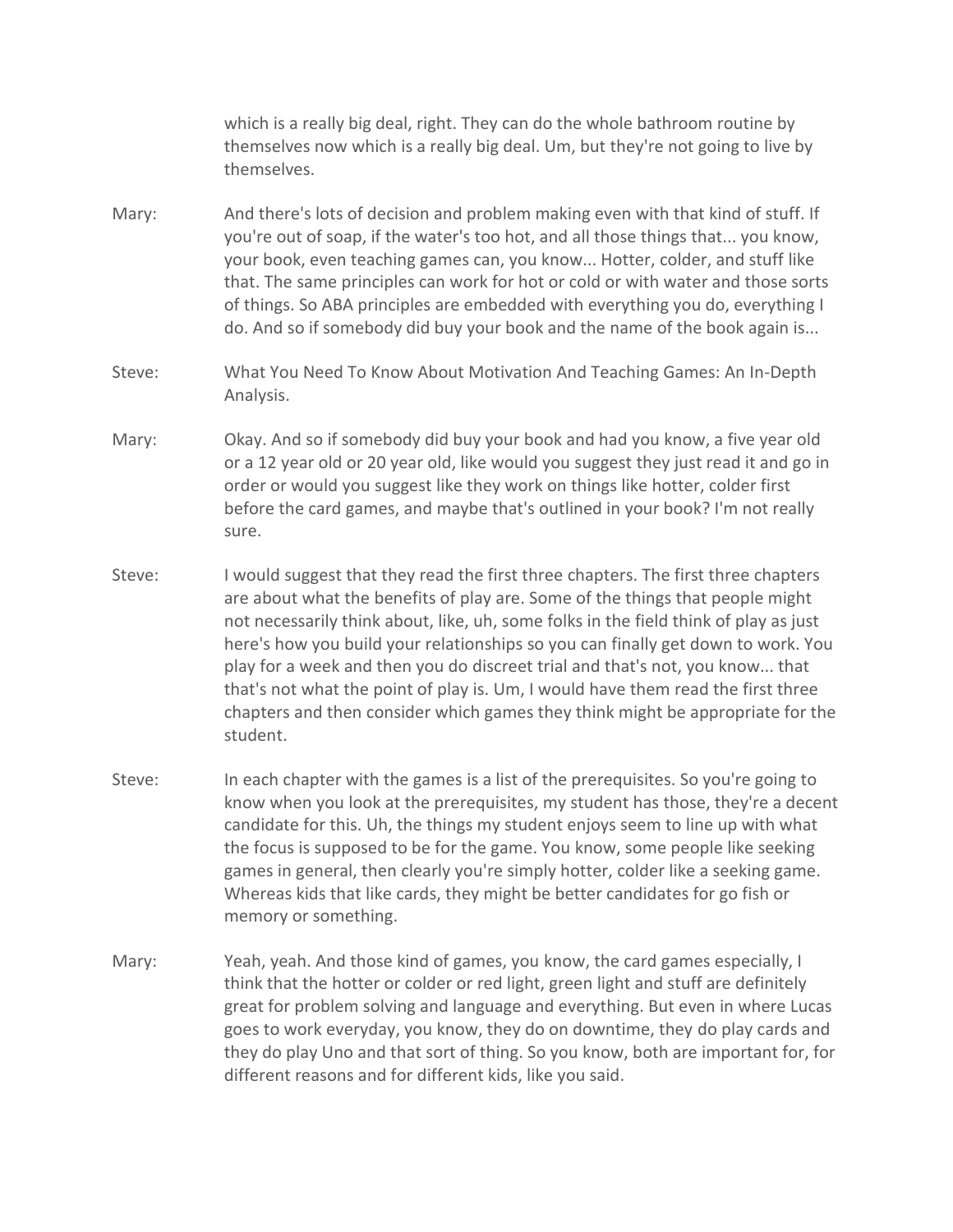- Mary: Like you, your book kind of outlines the possibilities with 12 or 15 games. It's not an extensive thing. But like I said, you can apply a lot of those things to other areas. Prevocational tasks and breaking things down and helping kids problem solve, helping kids notify someone if there's a problem, um, and that sort of thing. So I think it's great.
- Mary: So you do have another book or two books out, too...
- Steve: Four.
- Mary: Oh, four books. Okay. So we don't have a ton of time, but just tell me like the titles and like what those books are about.
- Steve: Great. I'll stick on the game theme for a second first. Last year I put out the sequel to the first motivation and games book, and that's called Another 21 Games: This Time It's Personal. Just because I like the title, it's not personal, but I thought it was a fun title. That also has me in a clown wig but this time I have a camo headband around it. Um, and the character's name is Ramzo, he's Rambo and Bozo. But that one doesn't have as much introduction except it does get into good sportsmanship, tolerance of losing, being able to handle competition, things like that that are that undermine our kids appreciation of lot of games. And then it describes what to do with 21 different games.
- Steve: The other three books are all in this series together and it is the Inventory Of Good Learning Of Repertoires. That is an assessment of how and why our particular student is learning: how they learn the best, how they learn the worst, which things they hate the most. And it is meant to... For tougher to reach kids is meant for us to find what the way is to get in. Like what are the learner friendly things? Do they have to be interesting things? They have to be in the context of a tangible that they care about getting, you know, what are they happy, fast paced, we should prompt or we shouldn't? All of those kinds of things are considered there. What learning channels work the best and worst.
- Steve: And then there's two companion books for that. So that was just an assessment. Just a questionnaire. From that is the Teaching Good Learning Repertoires, that tells you what to do. Say your kid has this profile in the inventory? Okay, let's go to Teaching Good Learning Repertoires, and here's some ways you can actually intervene to address those foundational learning repertoires. And if they were starting at a really low level, all of those ways, here's how you can get them to a higher level. Here's how you can make them easier to teach. That's the point of it. That involves some play and it involves some other things too. Sometimes extinction or punishment or you know, whatever is appropriate for that student. It doesn't tell you exactly what to do but it tells you how to think about it and it gives you some ideas for what to do.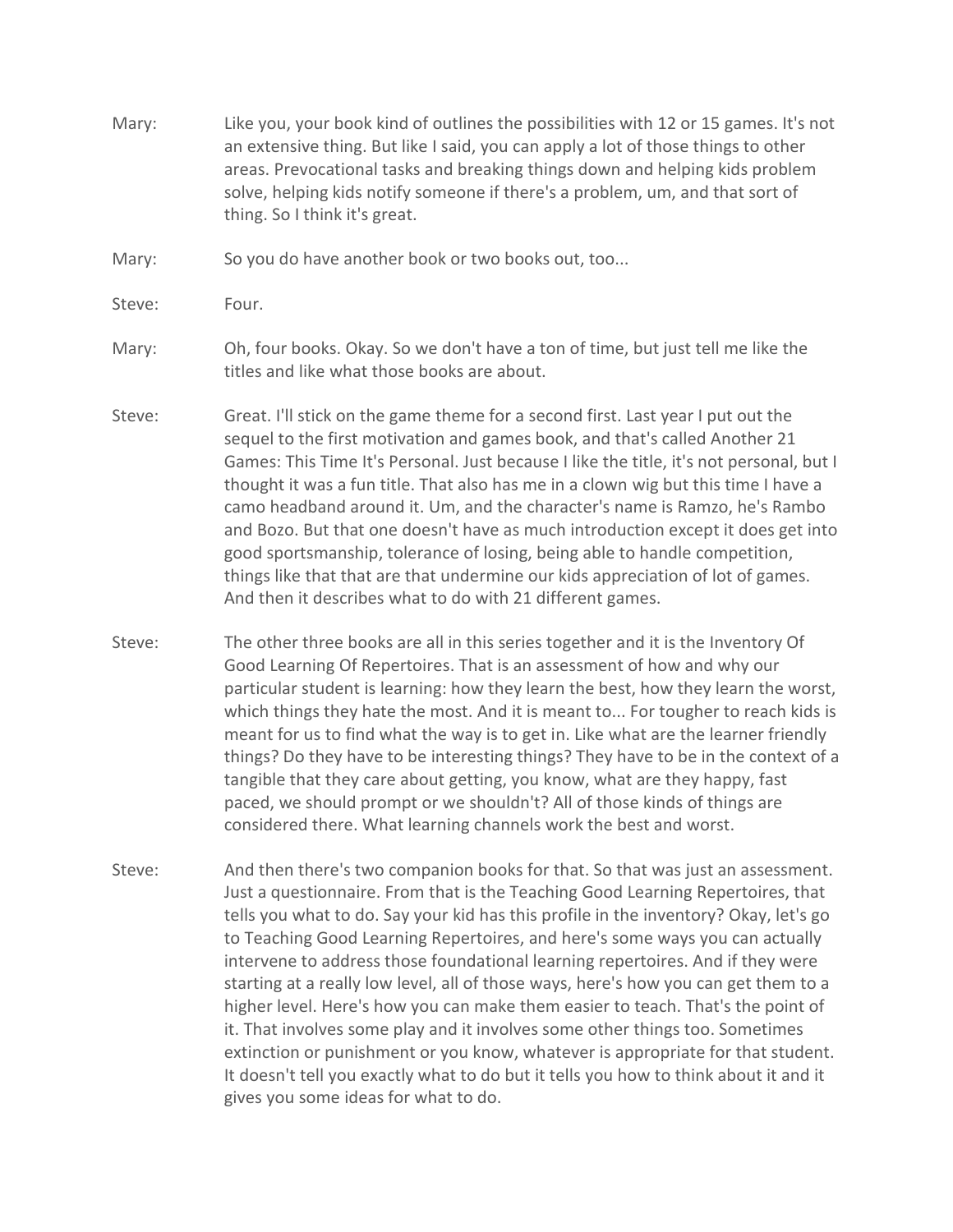- Steve: And the last book is Teaching Advanced Learning Repertoires. The only difference between that and Teaching Good Learning Repertoires is the advanced book is for kids, the top 15 or 20% of them were... a lot of the advanced kids are appropriate for inclusion, and some of the kids below the advanced levels are appropriate for it. Um, we get into more self-regulation, more advanced forms of problem solving, more advanced forms of self-calming. All of that is in there.
- Mary: That's great. So about half of my listeners, at least are parents, so when you said punishment, reinforcement and punishment, can you just clarify like what kind of punishment is maybe included, are recommended in your books because you know, we both know exactly, well, you probably are even more analytical about punishment than I am, but, but um, yeah, just for late people, is it a time out kind of punishment?
- Steve: Sure. Yeah. I considered that for a second before I said it and I thought, well, I don't want to softball this whole thing. If you understand what punishment really is, almost all of us use it with people and it's not anything illegal about what we're doing. We're not caning them or anything, right? It's punishment if you we're playing with an iPad and your younger sister came too close to your iPad, came within five feet and you'd chuck the remote control at her head. And I said, you know, let's not do that. Let me take your iPad for a moment until you're calm enough here to do this and then your sister is going to sit next to you.
- Steve: Me taking the iPad for five seconds, let's say that was all I did in that circumstance. That's a response costs. That is, you had something in now for a little while you don't. It's a little bit like a timeout, and timeouts are things people use with typically developing kids, you know on a fairly regular basis. What I'm not talking about here is some of the old, the bad PR that ABA got in some of the beginning of Lovaas days where they talk about thigh slaps and things like that. I'm not talking about corporal punishment here, but response cost is something that is in all of our lives.
- Steve: I got a speeding ticket about a year ago. It sucked. That was a response cost. I paid a fine for going too fast in the wrong place. You know, that punishment exists. It's something I don't withhold from our kids necessarily either.
- Mary: Yeah. I did a podcast interview yesterday and I forgot to hit the record button and that was, that was a punishing. You know, it's like we have a lot of natural punishers in our lives and um, when you're talking about punishment it's, it would be like, like you said, like taking away the iPad for five seconds which, you know, for each child we need to know what the reinforcers are. We need to be planning around the reinforcers. And then for many children we also have to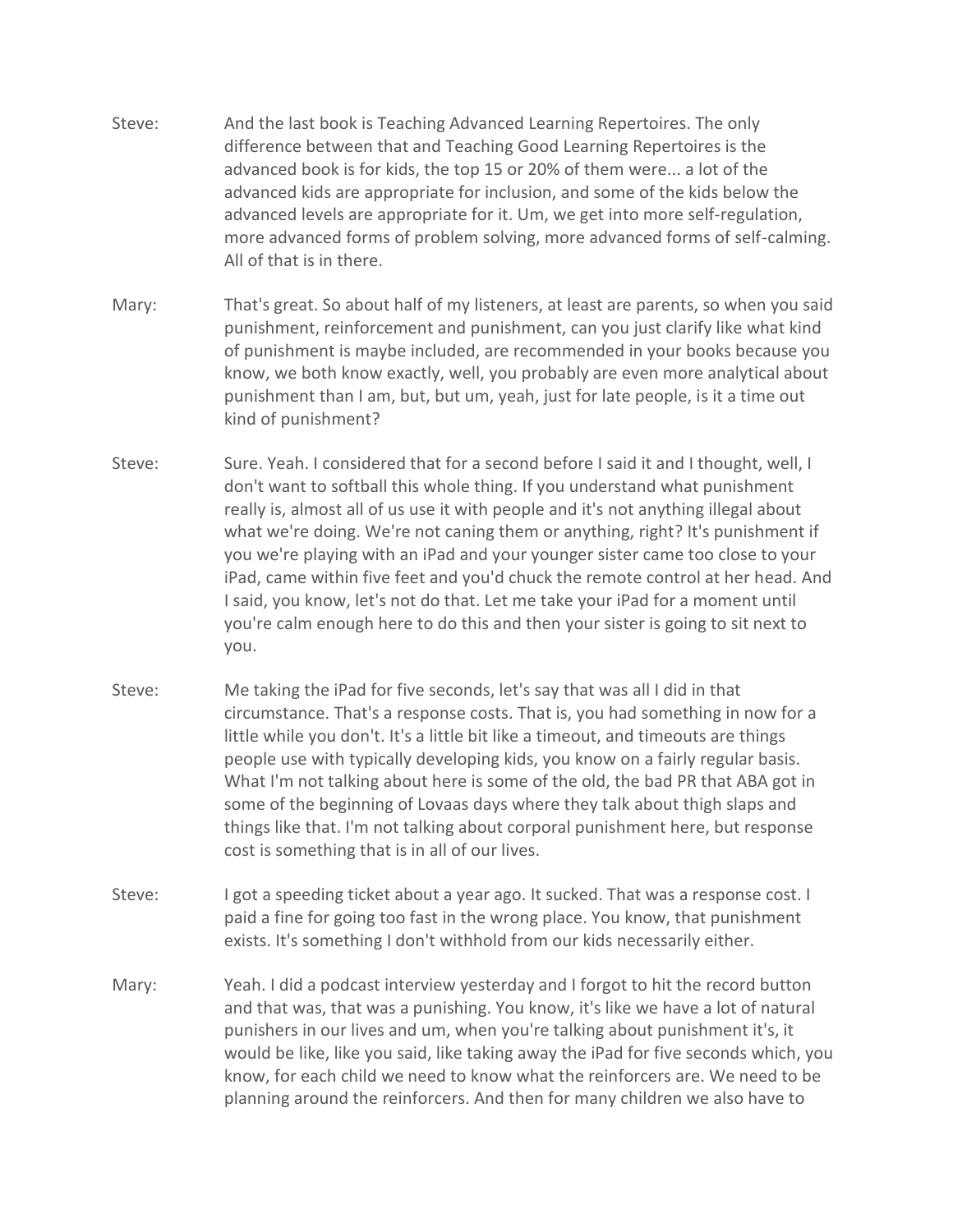have some consequences if there are problem behaviors that we can pretty much, you know, get rid of. But you don't want to be, whether you're a teacher or a parent out there, if you are using say timeouts for instance, which aren't horrendous or you know, but nine times out of 10 they're not used properly and they can actually make things worse in my experience.

- Steve: That's right. So I have a barometer or something that I feel if I'm engaging with a kid and I find over a period of time that I had to provide even any kind of corrective feedback, you know, whether it's a no or not that one or try this one, it's that redirection even. If I provided corrective feedback, say three times in a row since the last positive feedback, I know where we're going. We're going to a bad place if I do that. So I've got to change something up, change the environment, find another positive thing to do to change that trend before it goes really south.
- Mary: Yeah, that's great. Okay. So at the ABA conference last year, you and I and Dr. Megan Miller and Robert Schramm presented an ethical panel together. Something like thinking outside of the Skinner's box or something about ethical implications and, we don't have a lot of time, but let's talk a little bit about ethical issues that you see that are common or some of the bigger ethical issues that you want to, you want to help solve.
- Steve: Sure. There's, there's the obvious things with ethical questions that you don't really need me to tell you, like not violating HIPAA and all of those kinds of things. The ethical use of if you are going to punish, making sure that you have considered proactive measures, you know, done your due diligence, everything else and determined that it was necessary and then that enough data was going to be collected and enough supervision and training was provided so that it's done as correctly as possible. All of those things. Um, I think the part... I tend to be more interested in the parts that less people seem to know about because that's like, hey, I could maybe help shed light on something instead of needing to shine light on something that's already very brightly shone, right?
- Steve: So for me, a lot of my emphasis ethically, especially over the last few years has been watching the backdoor on some of that. While I fully appreciate the need for the ethics of be careful about extinction, be careful about punishment, I'm focusing largely on the ethical dilemma of withholding effective interventions. By virtue of not being willing to allow a little bit of extinction or a little bit of punishment. You know, basically positive reinforcement is contingent. We have the whole non-contingency oxymoron thing there, but I'll ignore that for a moment. But if we're running a discrete trial session, I see this a lot, uh, we're running a screen trial session and you're getting pretzels every couple of responses, some responses are higher quality, some are lower quality, people are frequently reinforcing independent of the level of effort, independent of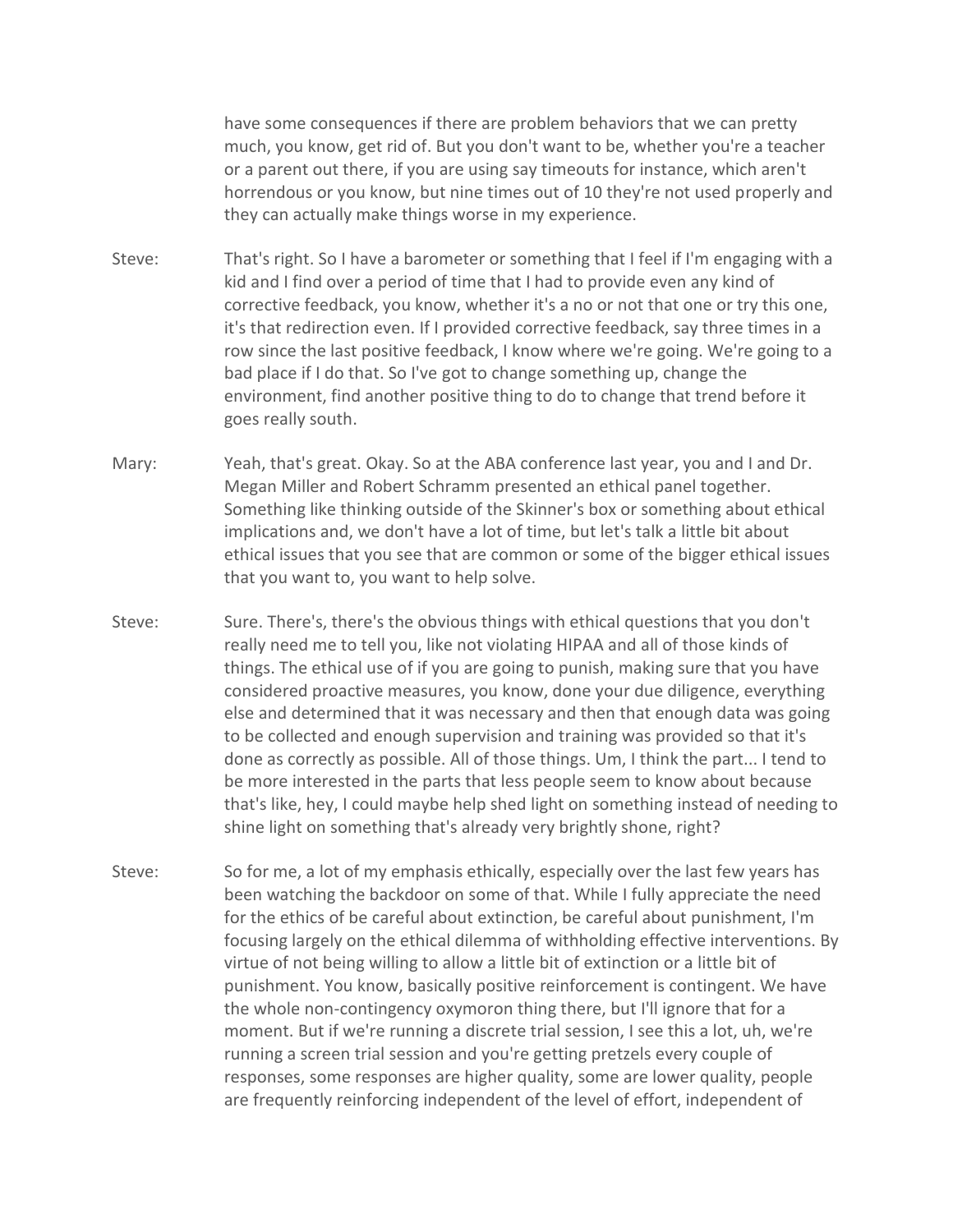whether they were able to fade prompts. You know, they need help in running correction procedures appropriately and sometimes getting out of scripted correction procedures.

- Steve: But one of the parts that makes up the biggest ground for kids learning is us being willing to not reinforce the subpar responses that kind of, I see it waking kids up like, wait a minute, I always get a pretzel if you corrected an error. Well, not for me. You know, not if I correct an error right? Usually not. So now you're going to have to try harder if you actually care about pretzels you're going to try a little bit harder. And kids learn much more quickly and they really wake up.
- Mary: Yeah. Yeah. I do see a lot of that. I don't see clients anymore, but through my online courses I see parents and professionals are in there. And you know, there are a lot of schools and group homes and residential placements and they have infrastructures in place and really, very much scripted error correction, scripted steps and it becomes less and less individualized and the kids don't learn well and you know, they don't learn as well as they could. And I think there's, there's a lot of, the... Other thing I'm seeing, I've seen in the past is, you know, you do this assessment in some places, you know, okay they do a VP assessment and then... But the goals are very much like old school. They'll sit and look at me for three seconds. It's like I don't care if they sit and look at me for three seconds, like we're gonna get moving with learning.
- Mary: And so, yeah, that's another thing that kind of jumps off of what you're saying is this regimented cookie cutter approach. And also the goals are not really all that individualized cause they just go to their regular goals and if the child doesn't make progress, you know, I used to do probe sheets and it's like if I didn't have half the targets mastered in one week, like there was a problem, right. So kids that are not making progress week after week, we have to do something different and not just continue to dig a big hole. Um, so getting on my ethical soapbox, but I, you know, we did a big ethics presentation and we had, you know, over 500 people in the room. It was great. It's just, you know, it just is hard to reach the masses. But, um, yeah, I also have an ethical series as part of my online course. Um, so BCBAs can get their ethics credits and, and really start making progress in terms of intervening the right way for all kids so that every child can reach their fullest potential.
- Mary: So right now, what are your and how can people find you or connect with you?
- Steve: We have a website, www.wholechildconsulting.com, kinda easy to remember. That's an easy place to contact us and find out about our services. We continue to serve families in their homes. We are working with behavioral clinics that are interested in having us QC, what they're doing, come in and support them. We're doing some work with school districts. Also our work is in, primarily it's in Florida